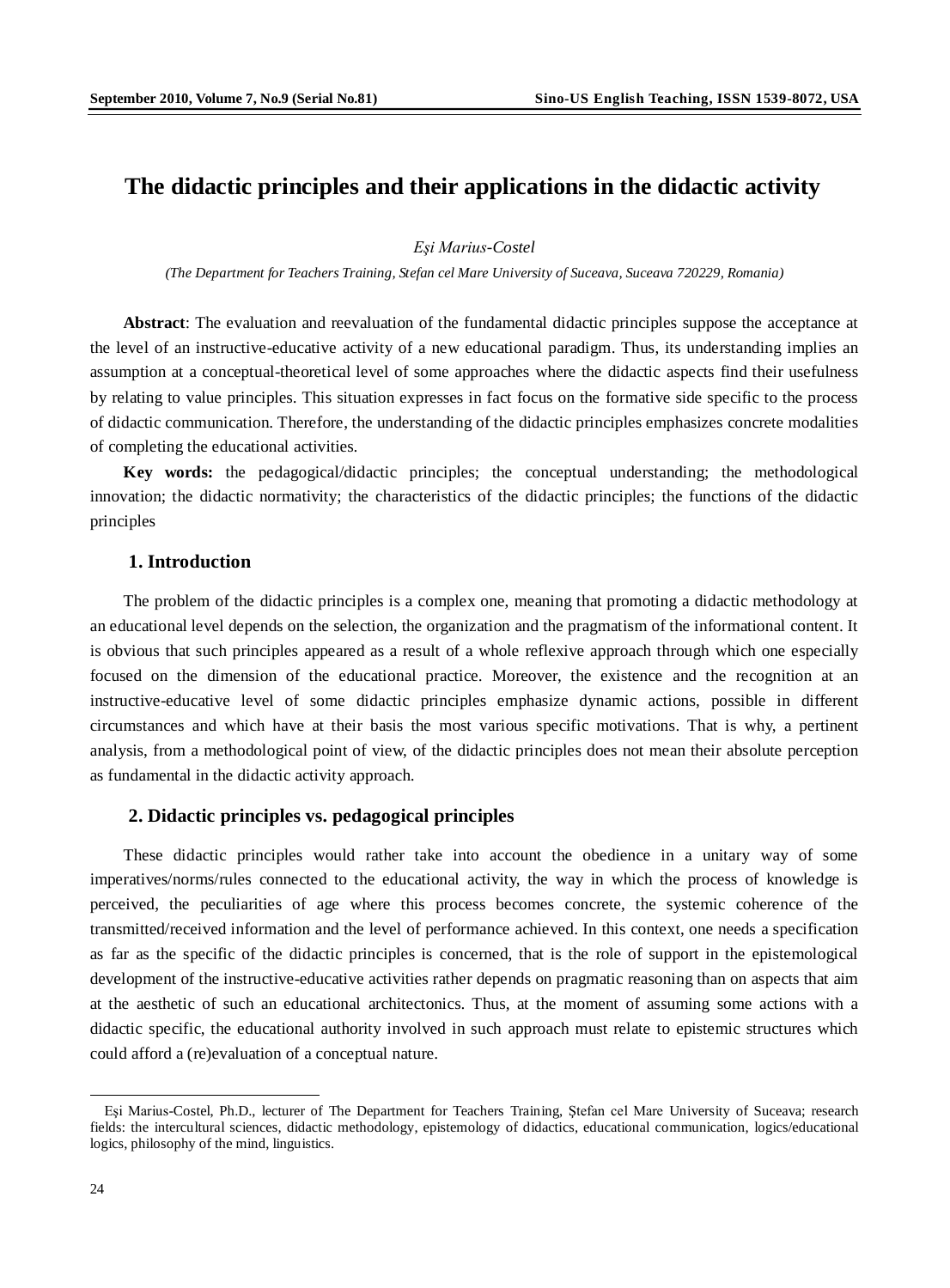Of course, the conceptual stratification of the educational process does not completely solve the problem of conceptual understanding<sup>[1](#page-1-0)</sup> characteristic to the principles of the process of education. The author can mention here that in the reference literature the analysis of such principles emphasizes a conceptual identity relationship between the didactic and the pedagogical principles. This is the source of the hermeneutic vice after all through which one supports the idea according to which the didactic principles are the same with the pedagogical ones. It is considered that this error can be prevented/averted if one studies the etymology of the concepts that aim at such analysis. Also, the author thinks that this error is exactly caused by the fact that the didactics is regarded as the nucleus of pedagogy. Thus, if one accepts that between the 2 dimensions (the pedagogical one and the didactic one), there is a correspondence (ranking: over-ranking/subordination), then according to the logical law which "justifies" it, the principles of pedagogy apply within the didactic dimension as well. However, the author can stress out the fact that at the level of the epistemic understanding<sup>[2](#page-1-1)</sup>, one must make a distinction between the didactic and the pedagogical principles, a distinction that aims especially at the practical part of an educational approach.

#### **2.1 The pedagogical principles**

The pedagogical principles are the general norms with a strategic, pragmatic and operational value through which the planning, the organization, the development of the activities and the process of education concentrate on the axiological dimension of education. The pedagogical principles relate to the functional-structural dimension of the system and of the education process aiming at "the necessity of the pedagogical communication, the pedagogical increase, the pedagogical creativity" (Cristea, 1998, p. 369). Therefore, the pedagogical principles have as a goal of the optimization of the system and of the process of education.

In the system of the pedagogical principles one can find: the principle of the pedagogical communication, the principle of the pedagogical knowing, the principle of the pedagogical creativity and the principle of the pedagogical materialization.

2.1.1 The principle of the pedagogical communication

The principle of the pedagogical communication is the one that reminds of the organization and functioning of the educational action. Such a principle emphasizes the correlation between the subject of education (S), that is the one who educates (the educator, generally), the one who is "responsible" for transmitting the information and the object of education (O) and the person who receives the education (the educated). This correlation subject-object reminds of a specific process of communication, through which the educational activity is built, focused, "perfected" and valued in a given pedagogical context. Therefore, the principle of didactic communication does nothing but stimulate the capacity of the socio-educational actors involved in an instructive-educative approach.

## 2.1.2 The principle of the pedagogical knowing

The principle of the pedagogical knowing represents a specific educational norm, through which the transmitted message acquires meaning by relating to the epistemic interpretations on the system and process of education. Through this principle of the pedagogical knowing, the educational pragmatism emphasizes a system of knowledge which ensures the checking of some hypotheses referring to the going on of the pedagogical

<span id="page-1-0"></span> <sup>1</sup> In this context we have in mind the existence and necessity of a conceptual system in accordance with which the specific theoretical connections should be made. However, we think that the availability to make and accept a conceptual educational map must suppose formalisms specific to an educational logic.

<span id="page-1-1"></span><sup>2</sup> This situation makes us claim that at the educational level it is necessary to have a didactic epistemology*,* through which one can clarify structures and cognoscible meanings of a new paradigm assumed on performance and competitiveness criteria.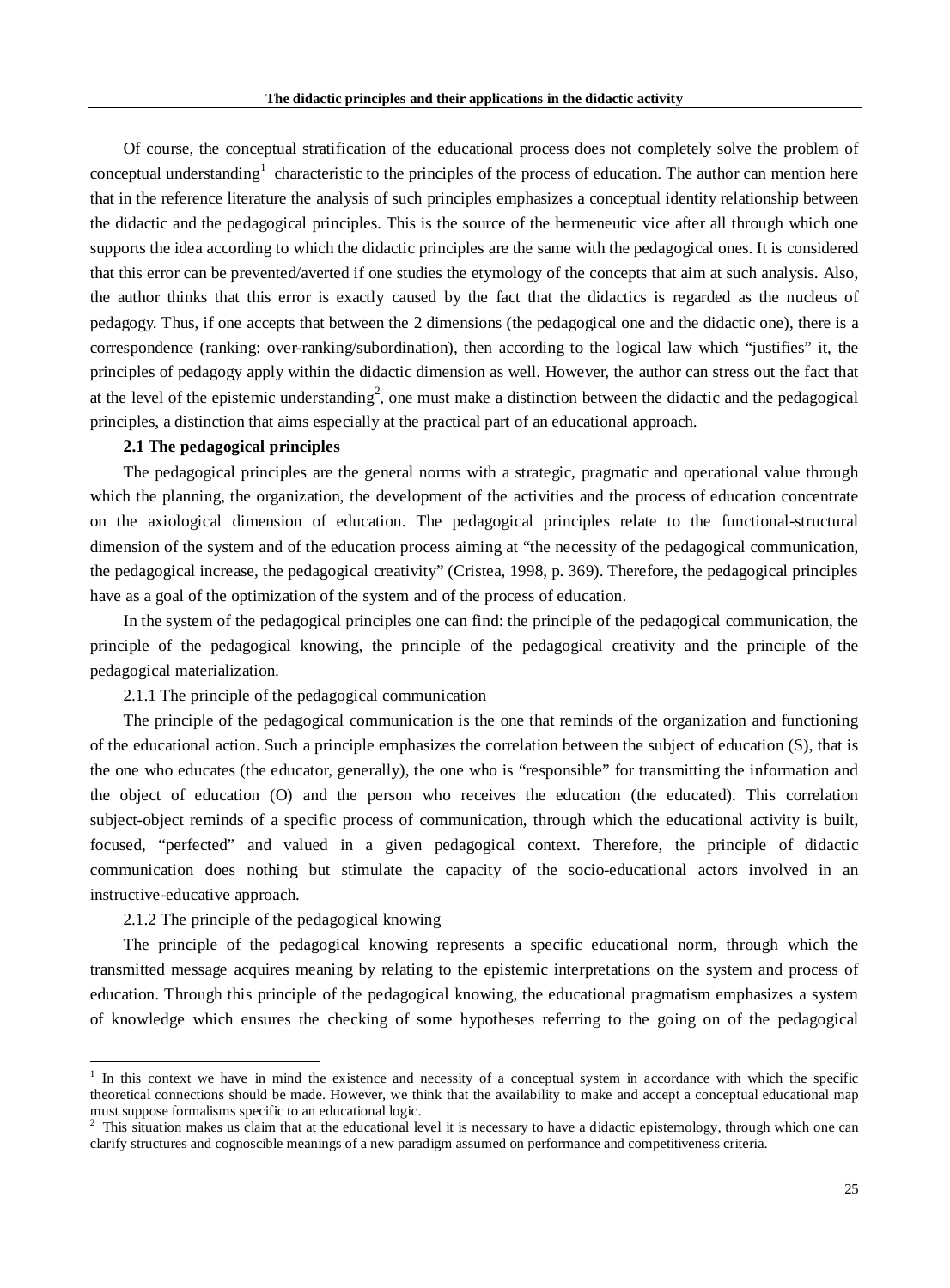activities. Thus, the epistemic interpretations on the pedagogical activities exactly result from the theoreticalapplicative connections obvious within the educational reality itself.

2.1.3 The principle of the pedagogical creativity

The principle of the pedagogical creativity is the one which supposes the assumption of some objectives/competences in accordance with innovative strategies and methodologies. In other words, through creativity the socio-educational actors involved in a pedagogical approach are responsible for the results obtained as a result of a whole process of methodological innovation. In this way, the author thinks that the appearance of a new educational paradigm is justified. At the same time, the element of newness resulted from a creative approach validates the professional practices which support the quality of an educational act. In conclusion, the principle of pedagogical creativity emphasizes ways of accomplishing the pedagogical finalities in the context of some social values more or less assumed by the actors employed in an educational system.

2.1.4 The principle of the pedagogical materialization

The principle of the pedagogical materialization is the one which highlights the benefit of the informational content at the level of the educational activities. From this perspective, one has in mind from a methodological point of view that the relevance and the quality of the assumed strategies concerning the making of some specific educational competences. Thus, one proposes such principle and supports its necessity within the systems of pedagogical principles exactly in order to emphasize the educational pragmatism at a social level. All in all, one can admit that the increased pedagogical potential allows functional correlations resulted from some methodological actions where their architectonics becomes concrete in accordance with value—based on the criteria of selecting the informational content.

#### **2.2 The didactic principles**

The didactic principles are general norms through which are projected, organized and put the activities of teaching-learning-evaluating into practice, so that the functioning of the objectives/competences should become efficient at the level of the educational dimension. The didactic principles relate to an applicative, concrete dimension of the system and process of education. Thus, the didactic principles reflect the specific of the educational activities which become concrete at the level of the formative-informative correlations.

In the system of the didactic principles one can find: the principle of the conscious and active participation of students in the education process, the principle of thorough acquisition of knowledge, skills and abilities, the principle of accessibility and individuality, the principle of connecting theory with practice, the principle of systematization and continuity, the principle of intuition (of the unity between concrete and abstract, of the unity between sensorial and rational) and the principle of reverse connection (of feedback or retroaction).

2.2.1 The principle of the conscious and active participation of students in the education process

This principle can be found in a first formulation at Jan Amos Komensky (Comenius) and afterwards is also mentioned by Jean Jacques Rousseau, Johann Heinrich Pestalozzi, and so on. According to this principle, the educated ones must have conscious attitudes and participate effectively in the didactic activity. In other words, the content approach must come into a comprehensive dimension, so that one can do an interactive and efficient activity. A conscious participation of students within the process of education supposes, on the one hand, the capacity to understand the informational content clearly and deeply, and on the other hand, the capacity to make conceptual-theoretical correlations.

Respecting this principle supposes respecting the following conditions:

(1) The objectives and the competences of the didactic activity must be presented and explained clearly;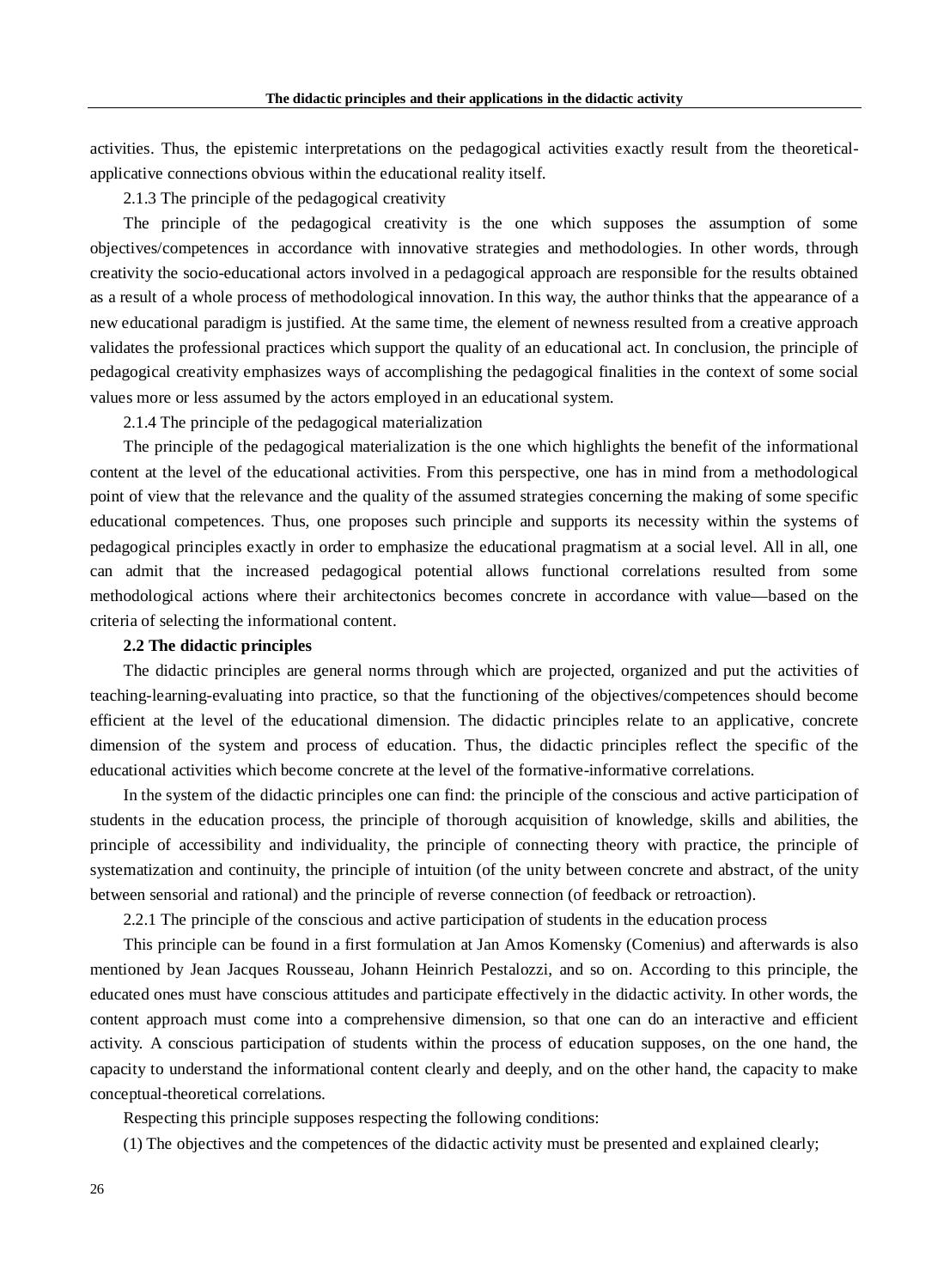(2) The previously built information must be correlated with the newly acquired information efficiently;

(3) The support of a strong motivation as far as the development of the educational activities is concerned must represent a basic criterion in the learning activity;

(4) The stimulation of the research activities must be encouraged so that the educated should acquire by himself/herself the capacity of independence in such an approach;

(5) The school tasks must be accomplished consciously, practising the operation and processing of information, practising all the operations of thinking, also adopting critical attitudes referring to the use of learning strategies.

2.2.2 The principle of thorough acquisition of knowledge, skills and abilities

This principle reminds of the idea that the educated ones must not be offered all the information at once, but gradually on different levels of increasing complexity. In this way, one can avoid the discouragement and the boredom the moment the knowledge is presented. Thus, the educators must be preoccupied with the process of acquiring and consolidating the taught information.

Respecting this principle supposes respecting the following conditions:

(1) The revision of the informational content must not have a rigid character or become a routine;

(2) The practice and use of different didactic strategies must take into consideration a whole process of reevaluating and re-meaning the process of information acquisition;

(3) The consolidation of the taught materials must be durable in time and prove their usefulness;

(4) The answers considered correct must be strengthened in proximate time checkings which should confirm them;

(5) The thorough acquisition of knowledge must be checked through an optimum/adequate feedback.

Respecting this principle supposes: mechanical memory, logical memory and conceptual-theoretical connections. The author recommends that the thorough and durable acquisition should be made in accordance with the rigorous systematization through practical applications but also through their diversifications.

2.2.3 The principle of accessibility and individuality

This principle supposes that the organization of the didactic activities "should be made taking into account the peculiarities of age and the individual ones characteristic to students, of their real intellectual and physical possibilities: age, sex, level of anterior training, physical and intellectual potential, motivational level, their attitude towards discipline" (Bocoş & Jucan, 2008, p. 54). It is obvious from this perspective that the organization of the didactic activity depends on a series of factors, which from an epistemic point of view can be corroborated with the type of individualization of the learning activities and the socio-educational actors. As a result, the priority given to the accessibility becomes exemplary towards the adopted and assumed strategies at an educational level.

Respecting this principle supposes respecting the following conditions:

(1) The motivational level must fit the dimensions of a well-consolidated didactic activity which should generate beneficial learning experiences;

(2) The communication blockages and the difficulties of understanding/learning must not be eliminated but on the contrary, must situate in the research and constructive discussions area with the goal of putting into value a positive knowing;

(3) The checking of an anterior training must be part of the organization of the didactic activity;

(4) The informational content must be formed, so that between the intellectual potential and the peculiarities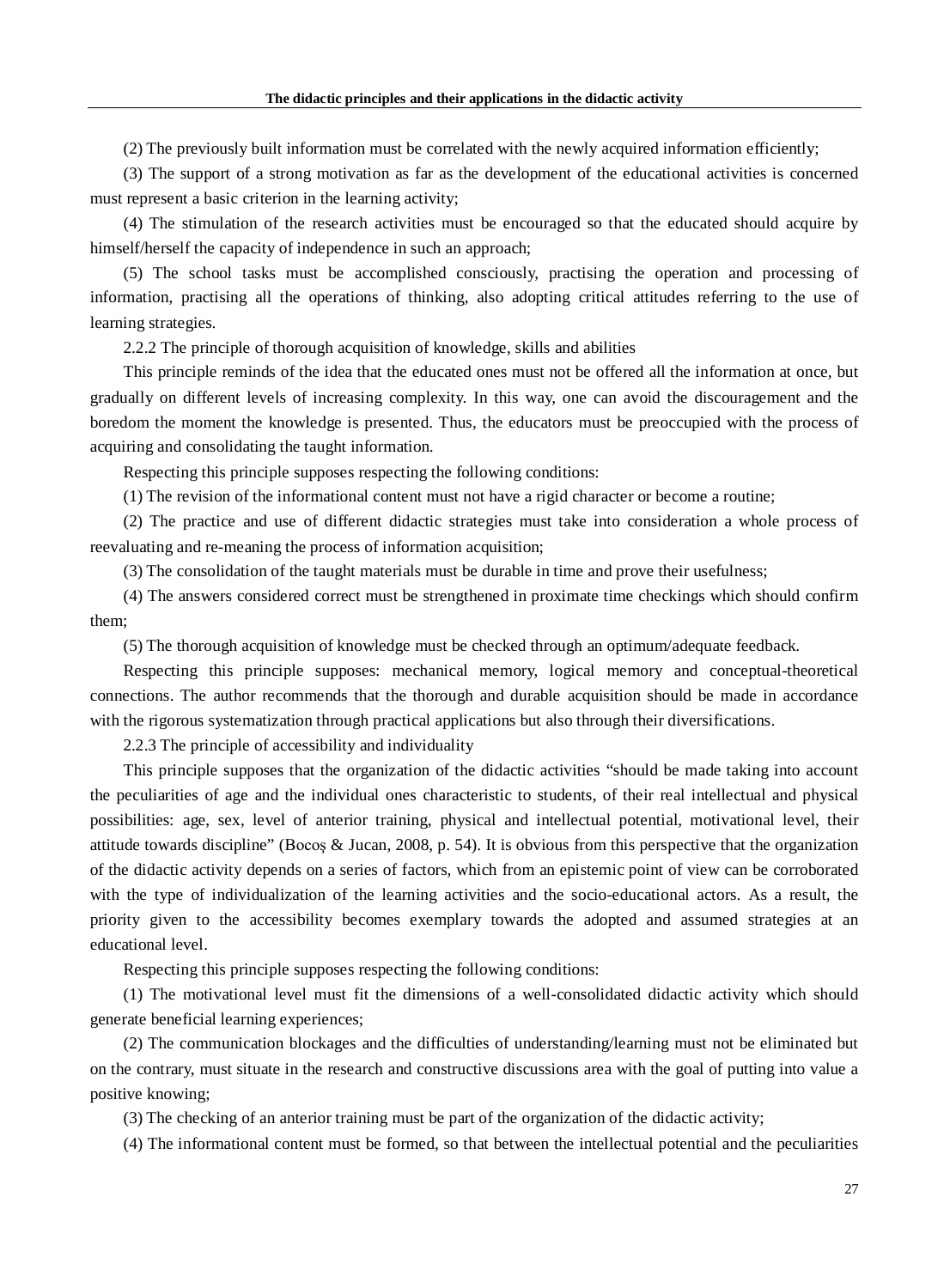of age there should be a certain correspondence;

(5) The process of knowing must depend to a great extend on the functioning of the teaching-learning act;

Here are some examples (see Example 1 and Example 2) referring to the possible applications of the principle of accessibility and individuality in the didactic activity:

Example 1: At the subject "economics" after the pupils (students) succeed in assimilating and understanding the concepts of "demand", "offer" and "price", they can afterwards assimilate and understand easily other concepts, such as "equilibrium price", "offer surplus" and "demand surplus".

Example 2: As long as the concept of "punishment" is defined from the very beginning (according to the article specific to the Penal Code) and after its goal is also specified, then one can show (accessibilize) what the modalities of application and execution of that particular punishment are.

2.2.4 The principle of connecting theory with practice

This principle reminds of the idea that everything that is acquired from a theoretical point of view can be put into value at a practical level. This fact supposes that the (intrinsic) motivation should be stronger. Also, one should have the 2 forms in mind through which the assurance of the connection between theory and practice becomes possible as long as there are cognitive transfers taking place: the specific transfer (the putting into value of the information specific to a subject within the same subject) and the non-specific transfer (the putting into value of the information of a subject into another subject) (Ibidem, 2008, p. 56). Consequently, on the one hand, the principle of connecting theory with practice supposes, some adequate understanding of the concepts, and theories and on the other hand, a wide applicability in the practical field.

Respecting this principle supposes respecting the following conditions:

(1) The new information must relate to the anterior experience of those who acquire it;

(2) The putting into value of the informational content must emphasize the practical valences that the latter supposes;

(3) The cognitive transfers must have an important role in ensuring the connection of theory with practice;

(4) The intrinsic motivation must be cultivated in order to put into value in the best and most efficient way the informational content.

The practical putting into value of theory supposes the diversification of the action situations, here is an example (see Example 3) as far as the possible applications of this principle in the didactic activity are concerned.

Example 3: At the subject "economics", during a didactic activity, the principle of connecting theory with practice can "operationalize" by simulating the giving of a credit in a bank, where there are specified and explained the formulae specific to the calculation of the simple interest  $(D<sub>s</sub>)$  and the composed/capitalized interest  $(D<sub>c</sub>)$ . Of course, the making of this simulation can also suppose the consulting of a real "planning" from a bank, where there are presented the installments through which the respective credit is going to be paid back in time.

2.2.5 The principle of systematization and continuity

This principle claims that it is necessary for the units of informational content to be structured into an educational logic. Therefore, through some cognitive plans, one can ensure a systematic acquisition of information. Moreover, the strategies assume at an instructive level and the acceptance of some new educational paradigms can ensure an efficient continuity of the education process. In conclusion, a coherent, logical hierarchy of the informational content emphasizes the pragmatism of the systematization and continuity at a socio-educational level.

Respecting this principle supposes respecting the following conditions:

(1) The process of the educational acts must be conditioned by the implementation of the new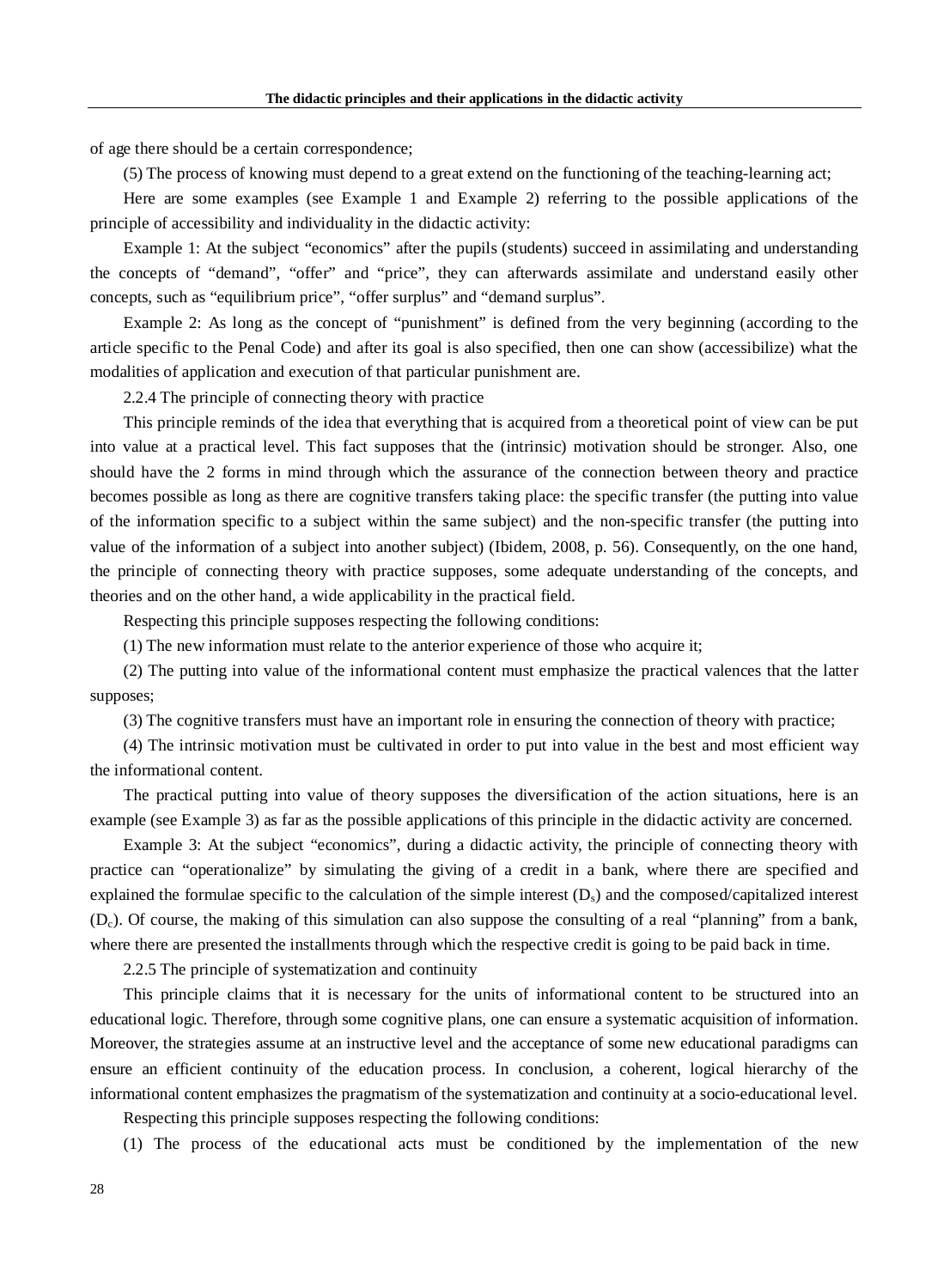conceptual-theoretical paradigms at the level of the didactic process;

(2) An efficient systematization is given, on the one hand, by a teaching-learning activity form the perspective of the educational paradigms, and on the other hand, by the perseverance of the educated ones and their capacity to make cognoscible connections;

(3) A (positive) continuity in the education process is obvious from a didactic point of view as long as there is a coherent, logical succession of the discourses initiated in the teaching-learning-evaluating activities;

(4) In a didactic activity the architectonics of the initiated course of action must have in mind the pragmatic development of the systemic didactic components and the subsystemic didactic ones;

(5) In keeping the systematization and the continuity of the didactic activity, one must follow along the didactic coherence a certain scientific rigor as far as the use of concepts and theories is concerned.

The organization of the didactic activity supposes putting the informational content in logical sequences (themes, subchapters, chapters, etc.), which have a certain coherence concerning the process of understanding. It is about a sequential organization of the methodological activity, which should become concrete in accordance with the exigencies of the assumed strategies and the "scientific" morality identified with the methodological practice itself (Segerstrale, 2000, p. 224). In this way, the didactic action specific to the teaching, the teacher will follow the informational content "systematically" and rigorously. The systematization starts from planning and the continuity results from schematic structures of assimilation and understanding.

2.2.6 The principle of intuition

This principle has been theorized by Comenius in "Didactica Magna" and by Pestalozzi in some of his works. Thus, according to this principle, "the student's teaching has to be focused on an intuitive basis, concretely sensorial, that is the direct perception or intermediated by substitutes of reality" (Frumos, 2008, p. 168). Thus, through this principle, one supports the process of abstractization and one focuses mainly on an imagistic verbalization.

Respecting this principle supposes respecting the following conditions:

(1) The consolidation of the main didactic rules resides in accepting the inductive reasoning;

(2) The intuition supposes the use of some specific methods based on different anticipations;

(3) The correspondence between the mental image and the word is given by representations;

(4) The intuitive didactic materials must be selected and used in accordance with the students' level of preparation.

In applying the principle of intuition one should take into consideration the learning behaviors through successive trials and repeated errors (Frumos, 2008, p. 170).

The principle of intuition can be emphasized through a series of examples from different subjects. For instance, relating to the economic field, one should build and analyze the law of (chocolate) offer from the following table (see Table 1).

| Unitary price (monetary units) | Quantity (bars) |
|--------------------------------|-----------------|
|                                |                 |
|                                |                 |
|                                |                 |
|                                |                 |
|                                |                 |

**Table 1 The law of (chocolate) offer**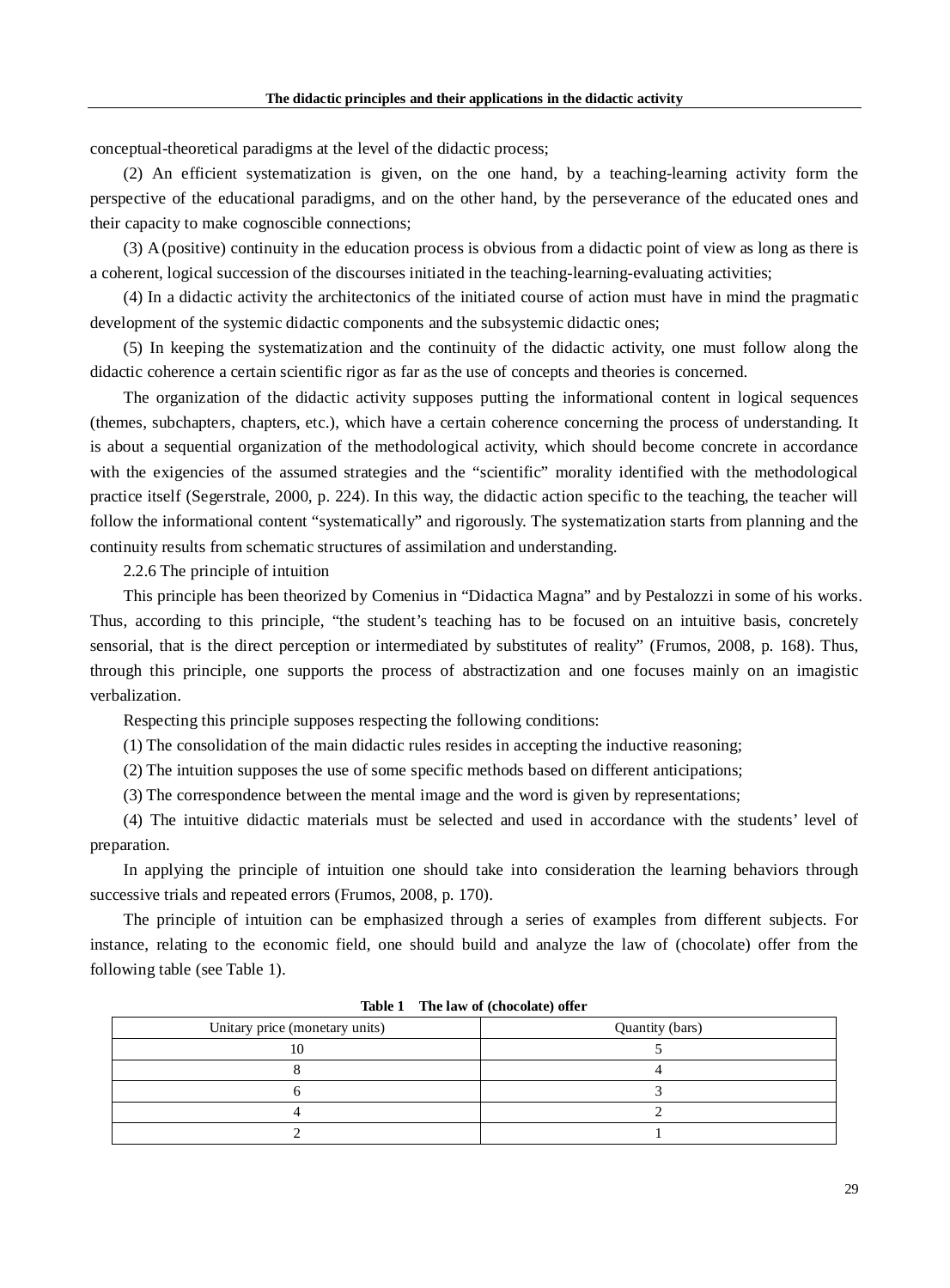Starting from these data, one can easily create a diagram specific to the law of offer, through which one can identify the relationship price-quantity (see Figure 1).



**Figure 1 The law of offer**

From the graphical representation of the law of offer, the students/trainees can easily infer that:

An increase of the unitary price of an economic good ( in this case, chocolate) determines the increase of the quantity offered from that certain good (the extension of offer), this situation can be expressed symbolically and intuitively through  $P \uparrow$ ,  $Q \uparrow$  (when the price increases, the quantity increases).

(1) A reduction of the unitary price determines a decrease in the quantity offered (the contraction of offer), this situation can be expressed symbolically and intuitively through  $P^{\downarrow}$ ,  $Q^{\downarrow}$  (when the price decreases, the quantity decreases);

(2) Also, in the didactic approach of this didactic course of action, one uses certain symbols (P, Q) through convention which in fact express the logical operation of synthesis.

2.2.7 The principle of reverse connection (of feedback or retroaction)

The didactic activity, seen as a systemic/systematic and continuous process, must benefit from a feedback through which one can emphasize the understanding, the assimilation, the efficiency and the utility of the informational content. This principle consists in the fact that the learning activity supposes sequential evaluations and reevaluations through successive coming backs to the informational content. In other words, the assurance of the reverse connection (feedback in English: feed=to nourish, back=rear) means to regulate and confirm immediately a certain type of behaviour. To sum up, the principle of the reverse connection proves its usefulness in the learning activity especially.

Respecting this principle supposes respecting the following conditions:

(1) The immediate confirmation of behaviour supposes that at the beginning of the activity itself there should be an objective to reflect this course of action;

(2) The making of an efficient feedback offers pertinent information regarding the quality of the learning-teaching act;

(3) The existence of a permanent feedback at the level of the didactic communication avoids certain difficulties on the information reception;

(4) The regulation and self-regulation of behaviour allows certain modifications, adjustments from a systematic point of view of the acquired informational contents;

(5) The feedback must offer information referring to the educational message so that the application of checking methods should support the quality of the instructive-educative process.

Referring to the gradual analysis of the feedback process, one should emphasize the idea of the existence of a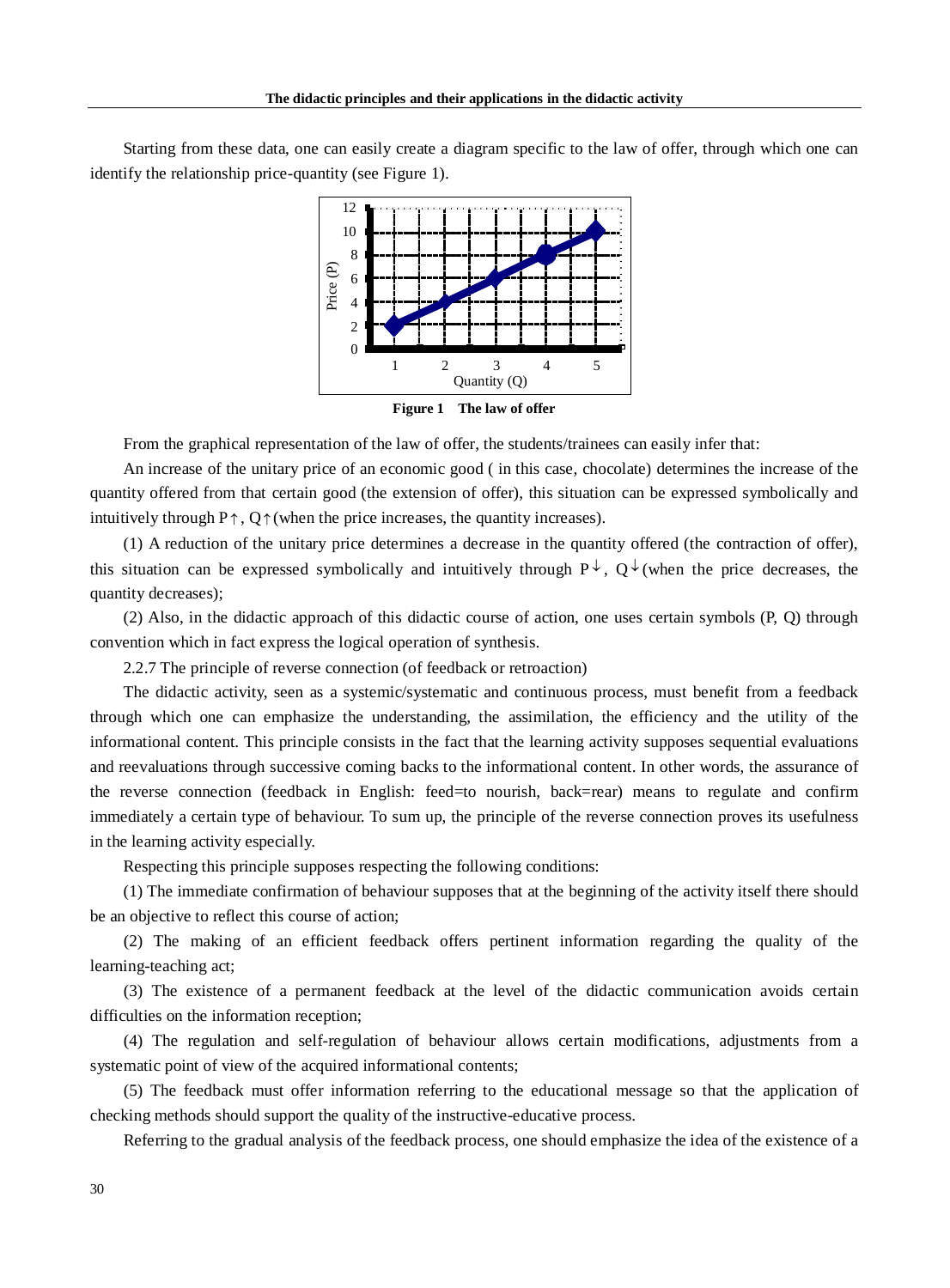first degree feedback (when the attention concentrates on transmitting the information to the receiver, represented by the pupil/student to the sender, represented by the teacher) and also a second degree feedback when the transmission of information can be evaluated from theory to applications (one has in mind here the explanation of the theoretical aspects after that one goes, taking the latter into consideration, to the solving of exercises and problems) and from applications to theory (anticipated retroaction)<sup>[3](#page-7-0)</sup>. Also, one focuses from an educational perspective on the distinction positive retroaction-negative retroaction.

The positive retroaction/the complex (self-regulation) aims at the success of the didactic activity. From this point of view, through this form of feedback one can establish the priorities, such as (1) the optimization of the didactic activity; (2) the making efficient of the didactic script; (3) the encouragement of some new approaches of the educational paradigms (of the types of lessons); and (4) the assurance of a pragmatic motivational optimum referring to the binomial pupil/student- teacher.

The negative retroaction/or the simple (self)regulation aims at those aspects that are at the opposite part of the didactic success. Thus, the existence of some negative aspects in the didactic activity must generate from the perspective of the actors involved in the instructive-educative approach priorities, such as (1) the improvement of the structural-functional process of the didactic activity; (2) the promotion of a didactic criticism of a constructive nature; (3) the adaptation of some informational contents to specific ways of assimilation taking into account the principle of accessibility and individuality (one has in mind the peculiarities of age and the individual ones of the pupils/students, their physical and intellectual potential and the attitudes that the educational actors have towards certain learning situations); and (4) the justification of the didactic strategies adopted and rejected at the level of the instructive-educative activities.

In the reference literature, it is also mentioned the principle of political-ideological and scientific orientation of the school education, the principle of integrating the education into production and research, the principle of combining collective actions with the individual work in the organization of the educative influences (Bunescu  $\&$ Giurgea, 1982, pp. 92-110); or the principle of the componential and hierarchical construction of the intellectual structures, the principle of stimulation and development of motivation for learning, the psychogenetic principle of the stimulation and acceleration of the stage development of intelligence, the principle of learning through action (Preda, 2001, pp. 66-80).

In conclusion, the pedagogical principles can be found in an individual or combined form in formulations specific to the didactic principles and reversely, the didactic principles can be reduced, synthesized to forms of the pedagogical principles (see Figure 2). In other words, the system of the didactic/pedagogical principles has a unitary character. From these principles' standpoint, the relevance is to see how they can operationalize at the level of the education system and process (see Table 2).



**Figure 2 The relationship between didactic and pedagogy corroborated with the relationship between the didactic and the pedagogical principles**

<span id="page-7-0"></span> <sup>3</sup> This aspect supposes first the solving of some exercises and problems going gradually, through pertinent explanations, to aspects of a theoretical nature.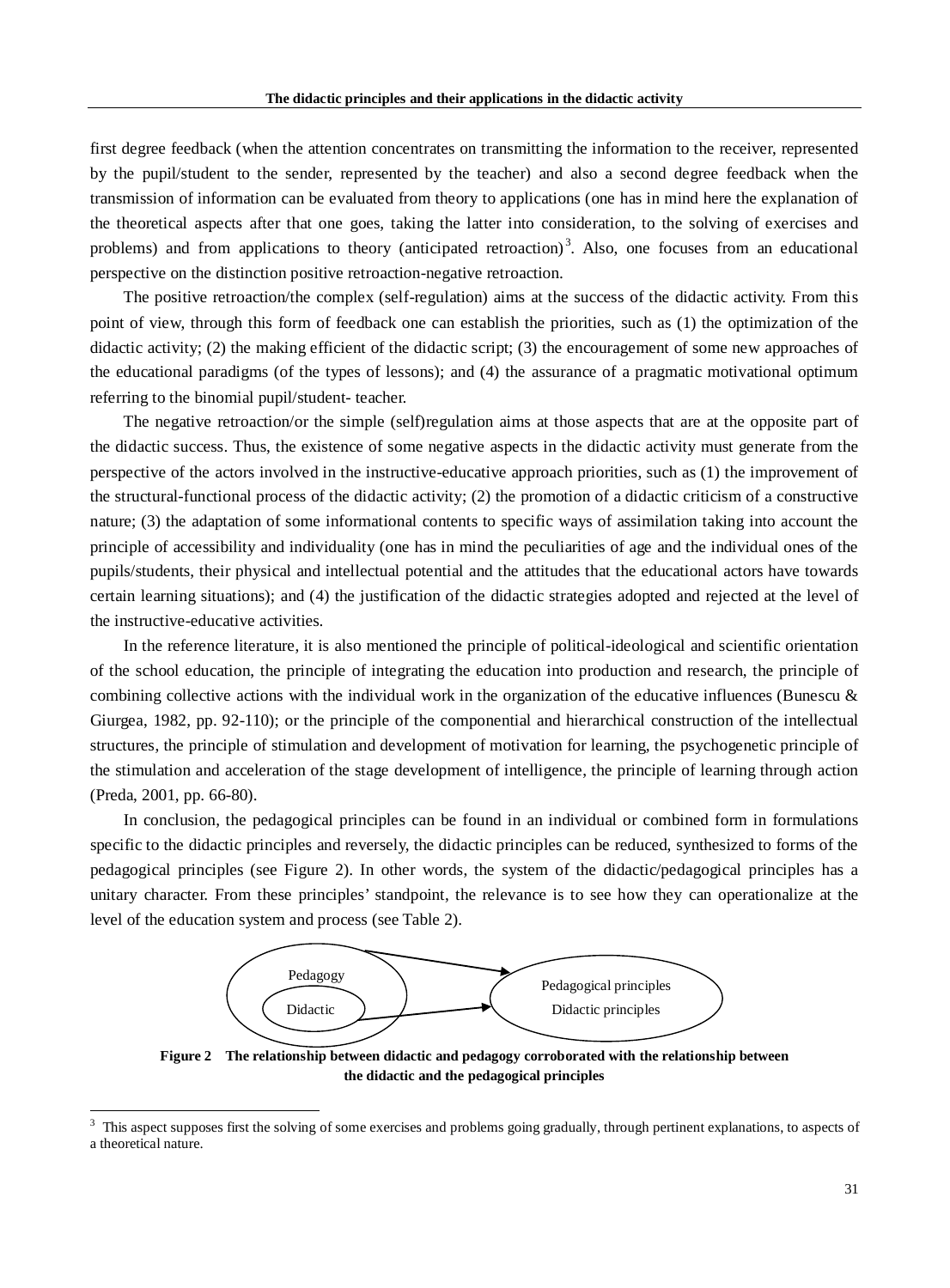| Pedagogical principles                                                                                                                                                                    | Didactic principles                                                                                                                                                                                                                                                                                                                                                                                                                                                                                                                                         |
|-------------------------------------------------------------------------------------------------------------------------------------------------------------------------------------------|-------------------------------------------------------------------------------------------------------------------------------------------------------------------------------------------------------------------------------------------------------------------------------------------------------------------------------------------------------------------------------------------------------------------------------------------------------------------------------------------------------------------------------------------------------------|
| They are general norms.<br>They relate to the structural-functional dimension of the<br>education system and process.<br>They aim at optimization of the education system and<br>process. | They are general norms.<br>They relate to the applicative, concrete dimension of the<br>education system and process.<br>They aim at the efficiency of the education system and<br>process.                                                                                                                                                                                                                                                                                                                                                                 |
| (1) The principle of communication<br>(2) The principle of knowing<br>(3) The principle of creativity<br>(4) The principle of materialization                                             | (1) The principle of the conscious and active participation in<br>the education process<br>(2) The principle of thorough acquisition of knowledge, skills<br>and abilities<br>(3) The principle of accessibility and individuality<br>(4) The principle of connecting theory with practice<br>(5) The principle of systematization and continuity<br>(6) The principle of intuition (of the unity between concrete<br>and abstract, of the unity between sensorial and rational)<br>(7) The principle of reverse connection (of feedback or<br>retroaction) |

**Table 2 The principles of the education system and the education process**

#### **3. The didactic principles and qualitative education**

### **3.1 The characteristics of the didactic principles**

The characteristics of the didactic principles reflect an image through which the education system and process involve a didactic attitude towards the projecting and the evaluation of the educational activities. In this context, in the reference literature, it is underlined the fact that the typology of the didactic principles relate a coordination of the capacities acquired at the level of the disciplinary correlations. Therefore, the didactic principles generate a conceptual-pragmatic understanding and they are characterized by objectivity, systemicity, generality, dynamism and pragmatism.

3.1.1 The action of the didactic principles

The objectivity of the didactic principles is given by that coherent approach of the didactic action. Hence, the explaining of the didactic principles from the perspective of the educational paradigms (multi-, pluri-, inter-, transdisciplinarity) reflects their solid foundation within the education process. Consequently, the existence of a logic expression at the level of the didactic communication which allows "the putting into order" of the functional and action contents at the level of the education process generates the objective character of the didactic principles.

3.1.2 The systemicity of the didactic principles

The systemicity of the didactic principles is generated by the way, in which the norms, the laws and the rules specific to the activities of teaching-learning-evaluation interact in order to ensure the efficiency and the quality of the education process. It is obvious in this context that the systemic/systemized valences of the didactic principles emphasize methodological realities, which subordinate to the process of knowing. In these conditions, one can conclude that the explanation and explication of the systemic character of the didactic principles suppose a "coherent", "logical" educational organization of the contents, the strategies, the methods and the forms of organizing the teaching-learning-evaluating activity meant to support the complexity of the educational act in general.

3.1.3 The generality of the didactic principles

The generality of the didactic principles resides in the fact that it relates to all structural and functional entities specific to the education process. In this way, the planning, the making and the evaluation of a didactic action does not suppose relating especially to the informational content, but also taking into consideration a whole activity, which supposes a teaching-learning-evaluating process, possible to become concrete at the system level.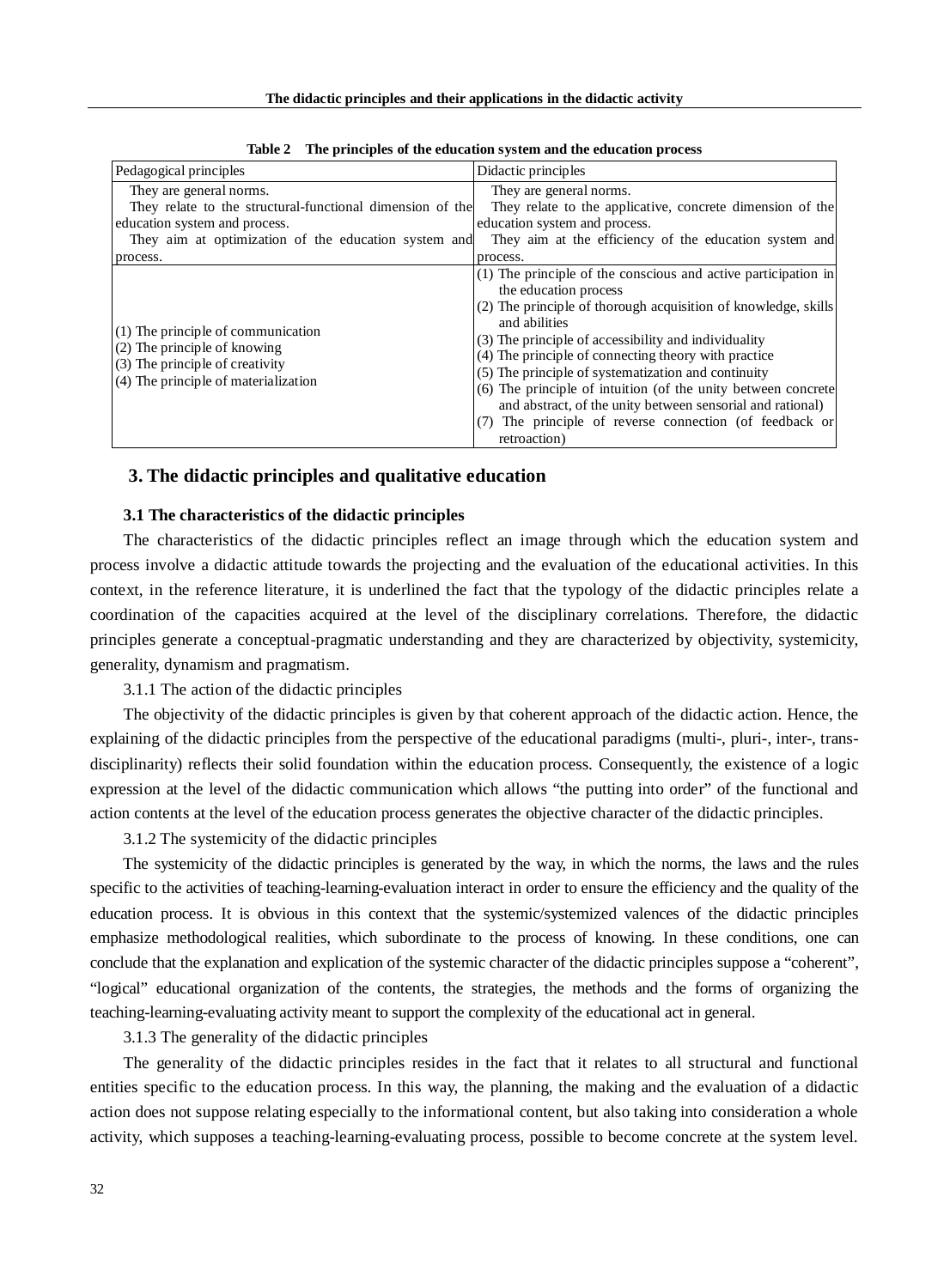Therefore, the general and global character of the didactic principles results from the fact that each structural-functional component and sub-component contributes to the making of the education system and process more efficient.

3.1.4 The dynamism of the didactic principles

The dynamism of the didactic principles is conferred by the continuous, permanent, historical process of reevaluation and restructuring both the informational content and the strategies assumed at an educational level. This situation supposes the sending of the informational content at different levels of organization, in accordance with the didactic strategies to which the latter relate. In this way, an educational culture which takes into account and accepts different and innovative models of teaching-learning-evaluating justifies the existence of the dynamic character of the didactic principles.

3.1.5 The pragmatism of the didactic principles

The pragmatism of the didactic principles stresses out the fact that in connection with a socio-educational model the didactic theories can be systematized and even scientifically legitimized. Through this, the author wants to underline that the didactic principles allow the making/solving of some problems of an educational nature. All in all, the pragmatic character of the didactic principles relates to understand forms specific to the socio-educational system.

#### **3.2 The functions of the didactic principles**

3.2.1 The sense of the education process

The orienteering function consists in giving a functional sense to the education process. So, through this function the teacher can justify the assuming and taking of a strategy at a didactic level. Therefore, the orienteering function allows a coordination regarding the teaching-learning-evaluating activity.

3.2.2 The didactic activities and evaluation process

The regulation and adaptation function of the instructive-educative activity refers to the fact that the didactic principles become operational and efficient as long as there are criteria of eligibility specific to the educational activity in general. In other words, the didactic activities done by the teacher must be subordinated both to an evaluation process and a self-evaluation one. Consequently, the adaptation and regulation of the didactic activity must suppose validity criteria on which one can appreciate and measure the quality of the educational act itself.

3.2.3 Legitimacy of the educational actions and the pragmatic character of the didactic principles

The normative function comes from the pragmatic character of the didactic principles and refers to the legitimacy of the educational actions of the actors involved in the instructive-educative course of action. The author has in mind, on the one hand, the educators' actions (teachers, teacher trainers, trainers, and so on) and on the other hand, the actions of the educated ones (pupils, students, adults, and so on). Consequently, the didactic normativity represents a fundamental component of the educational structure.

## **4. Conclusion**

The methodological approaches related to a qualitative education aim at the way in which the attitudes of the educational actors transpose at the level of the social norms. Thus, a social reality where the fundamental activities remind of educational responsibilities illustrates a perspective where the reorganization of the value systems is more than necessary. Moreover, the assumed context depends exactly on the values that relate to the system where they are part of. Therefore, the benefit of such opening emphasizes the freedom of movement and speech at the